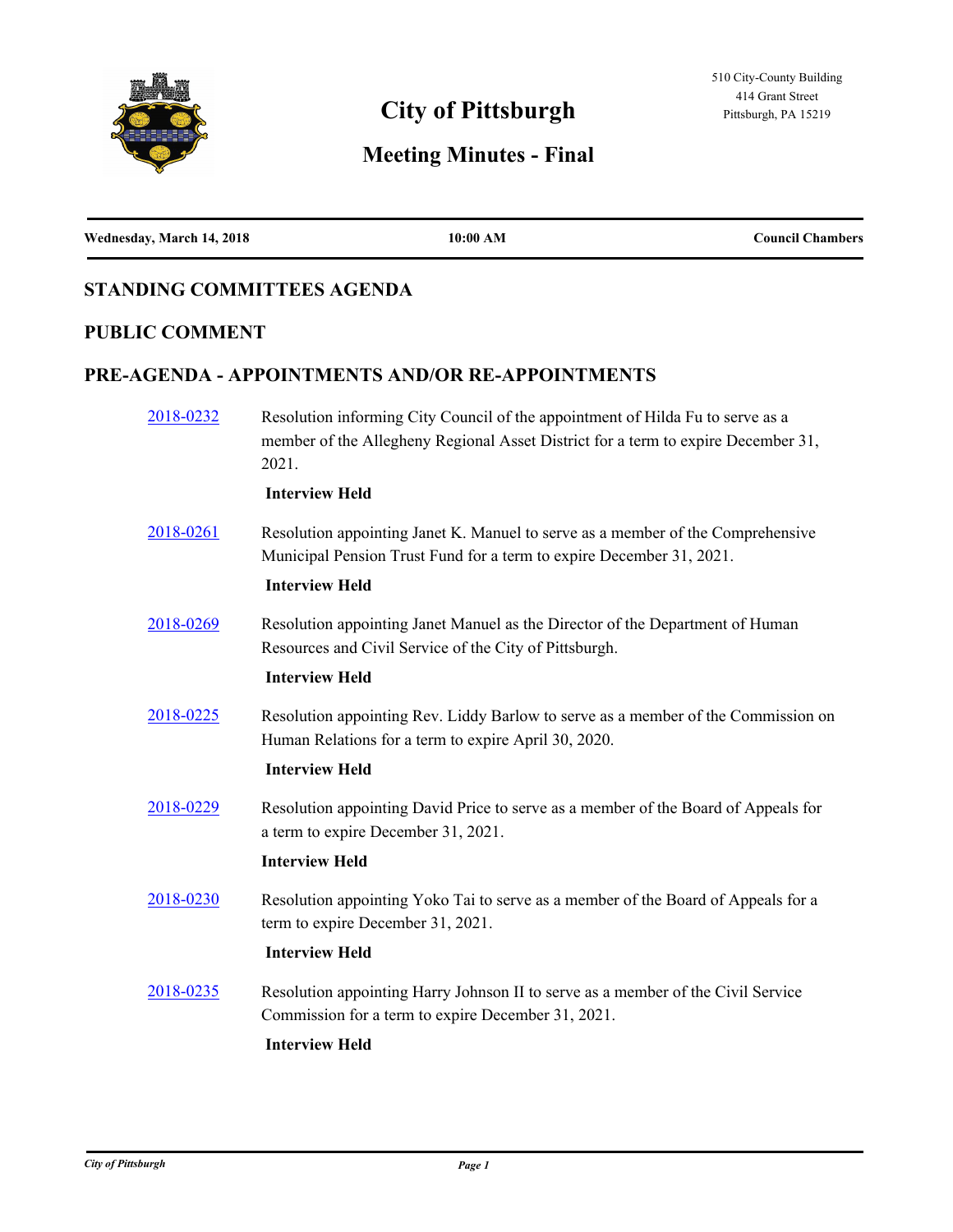| 2018-0238 | Resolution appointing Maelene J. Myers as a member of the Disruptive Properties |
|-----------|---------------------------------------------------------------------------------|
|           | Appeals Board of the City of Pittsburgh for a term to expire December 31, 2021. |
|           | <b>Interview Held</b>                                                           |

#### **ROLL CALL**

Present 8 - Rev. Burgess, Mr. Coghill, Ms. Gross, Mrs. Harris, Mr. Kraus, Mr. Lavelle, Mr. O'Connor, and Mrs. Kail-Smith

#### **FINANCE AND LAW COMMITTEE, REV. BURGESS, CHAIR**

#### **NEW PAPERS**

[2018-0244](http://pittsburgh.legistar.com/gateway.aspx?m=l&id=/matter.aspx?key=22543) Ordinance amending and supplementing the Pittsburgh Code of Ordinances, Title I: Administrative, Article XI: Human Resources, by adding Chapter 196: Public Accessibility of Conflict of Interest Documentation.

**SPONSOR /S:** MR. O'CONNOR

**A motion was made that this matter be Affirmatively Recommended. The motion carried.**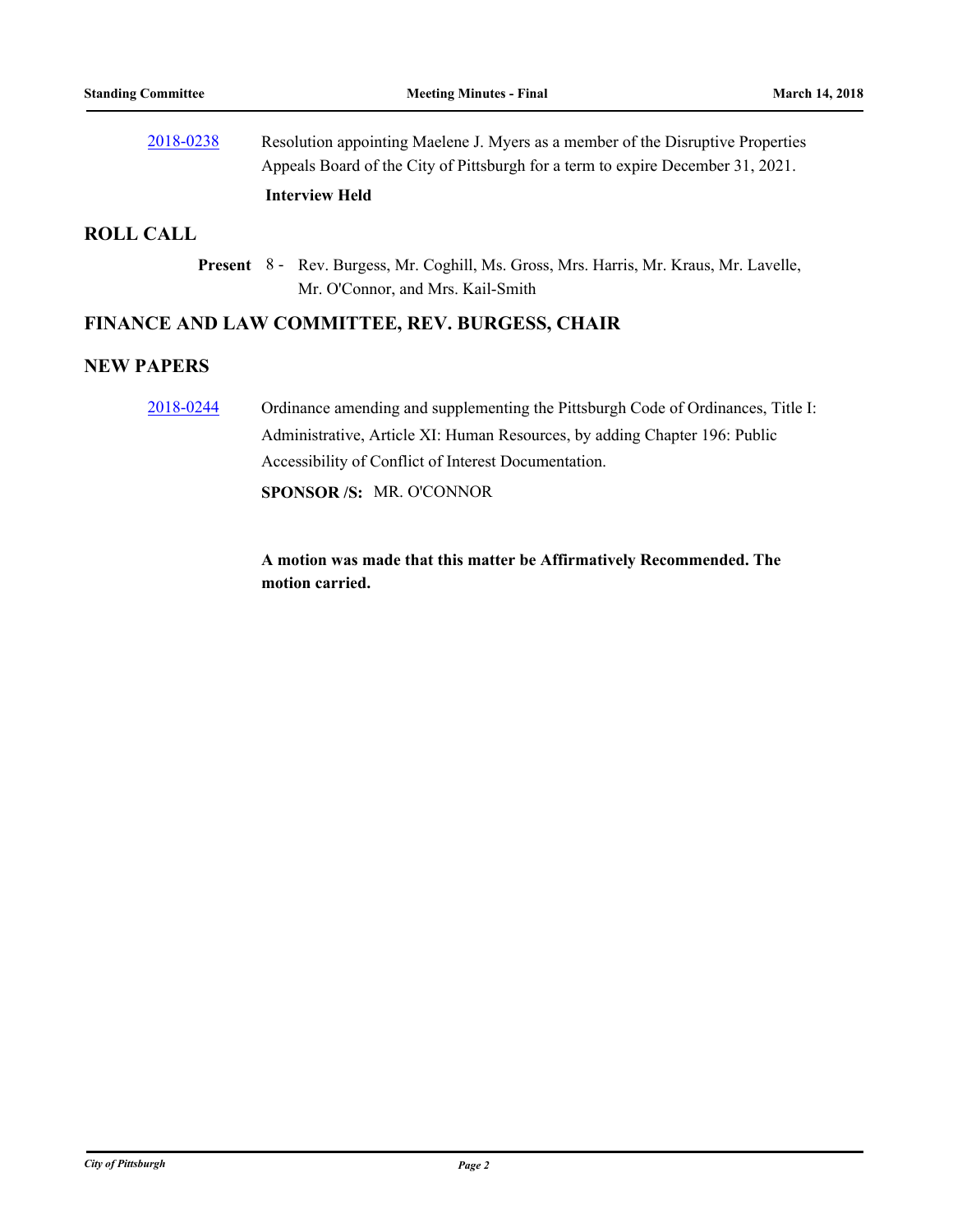#### **INVOICES**

## **INVOICES FOR COUNCIL APPROVAL**

**The following departmental invoices not covered under a contract with the City shall be paid by the City Controller after the invoices have been approved by City Council at the March 14th 2018 Standing Committees meeting. A completed standard form detailing the expenditures is attached to all of the below listed invoices. No payments will be made to any of the below listed vendors prior the approval of City Council.** 

#### **CITY COUNCIL**

| Coffee Serv., Inc. – coffee service (Dist. 1)         | 221.70 |
|-------------------------------------------------------|--------|
| Coit Services Inc. – carpet cleaning (Dist. 4)        | 224.00 |
| Dinwiddie Community Alliance – donation (Dist. 6)     | 100.00 |
| Hartley, Nick – reimbursement/subscription            | 74.90  |
| King of Kings Baptist Ministries – donation (Dist. 6) | 500.00 |
| Singer, Matt – reimbursement/parking (Dist. 5)        | 25.00  |

#### **I&P**

| <b>Index Trading Manufacturing Inc</b> – phones |                                                                           | 1,875.00 |        |
|-------------------------------------------------|---------------------------------------------------------------------------|----------|--------|
|                                                 | Iron Mountain Records Management – data protection services               |          | 300.04 |
|                                                 | Nunley, Alex – reimbursement for subscription to RingCentral ProPlus      |          | 322.02 |
|                                                 | RPC Video – cable emergency troubleshooting, service, maintenance & parts |          |        |
| 510.00                                          |                                                                           |          |        |
| Spok – pager service                            | 837.69                                                                    |          |        |

## **LAW**

| DeSimone, Jane – arbitration services of 3 grievances            | 606.95 |
|------------------------------------------------------------------|--------|
| UPMC Health Information Management – medical records             | 101.66 |
| Women's Bar Association of Western PA – professional association | 75.00  |

#### **HUMAN RESOURCES**

| <b>Pittsburgh Community Services Inc - advertising</b> | 2,500.00 |
|--------------------------------------------------------|----------|
|--------------------------------------------------------|----------|

#### **PLANNING**

**La Gourmandine – catering for lunch meeting 121.62 Dash, Andrew – American Planning Association membership dues reimbursement**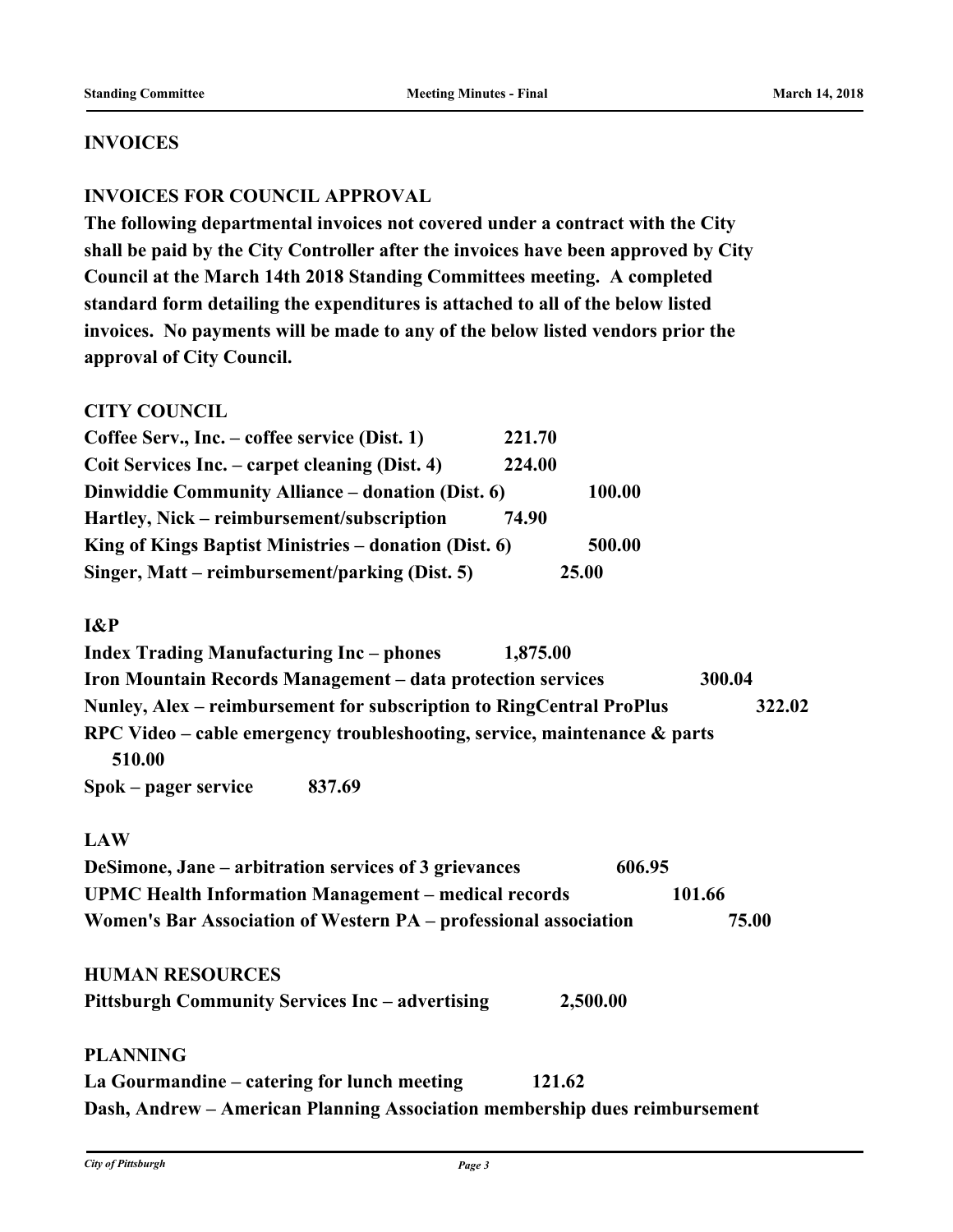#### **309.50**

| <b>PUBLIC SAFETY ADMIN</b>                                                               |          |
|------------------------------------------------------------------------------------------|----------|
| Iron Mountain Records Management – secure document disposal                              | 43.13    |
| <b>POLICE</b>                                                                            |          |
| 700.00<br><b>Clean Car Express - car washes</b>                                          |          |
| <b>OMI</b>                                                                               |          |
| Bruni, Erin – training/education<br><b>90.00</b>                                         |          |
| Net Transcripts Inc – transcription of case interviews                                   | 507.45   |
| <b>FIRE</b>                                                                              |          |
| <b>Appliance Warehouse - appliance repairs</b><br>225.00                                 |          |
| Auvil, Norman – reimbursement for parking during check of new fire apparatus<br>56.00    |          |
| Dormont Appliance - replacement appliance for fire station                               | 573.95   |
| Kleen-Line Service Co Inc - disposal of waste oil at fire supply                         | 91.20    |
| <b>Philips Medical Systems - fast response kits</b><br>126.50                            |          |
| <b>PUBLIC WORKS</b>                                                                      |          |
| Barrier Protection Systems - security door installation on Zone 2 substation<br>2,849.75 |          |
| A G Trimble Company – added clips to existing flagpole                                   | 506.65   |
| Amcom Office Systems - specialized printer equipment rental                              | 237.44   |
| Central Parts Warehouse - parts for winter equipment                                     | 2,361.51 |
| Central Parts Warehouse - parts for winter equipment                                     | 2,883.52 |
| Ketzel, Andrea - CLARB membership renewal<br>155.00                                      |          |
| Lacal Equipment – parts for repair $\&$ service of equipment                             | 1,263.04 |
| Montage Enterprises Inc – parts to repair equipment in shop                              | 473.30   |
| Power Up Equipment Inc - parts to repair equipment in shop                               | 41.04    |
| Germain, Derly - renewal of CDL class B<br>94.50                                         |          |
| Atlas Clay & Metal Products - 12" drainage pipe for police horse training yard<br>656.96 |          |
| Jackson Welding Supply Company - payment for tank rental for welders gases<br>106.95     |          |
| Jackson Welding Supply Company - propane tank rental/gas refills at Schenley             |          |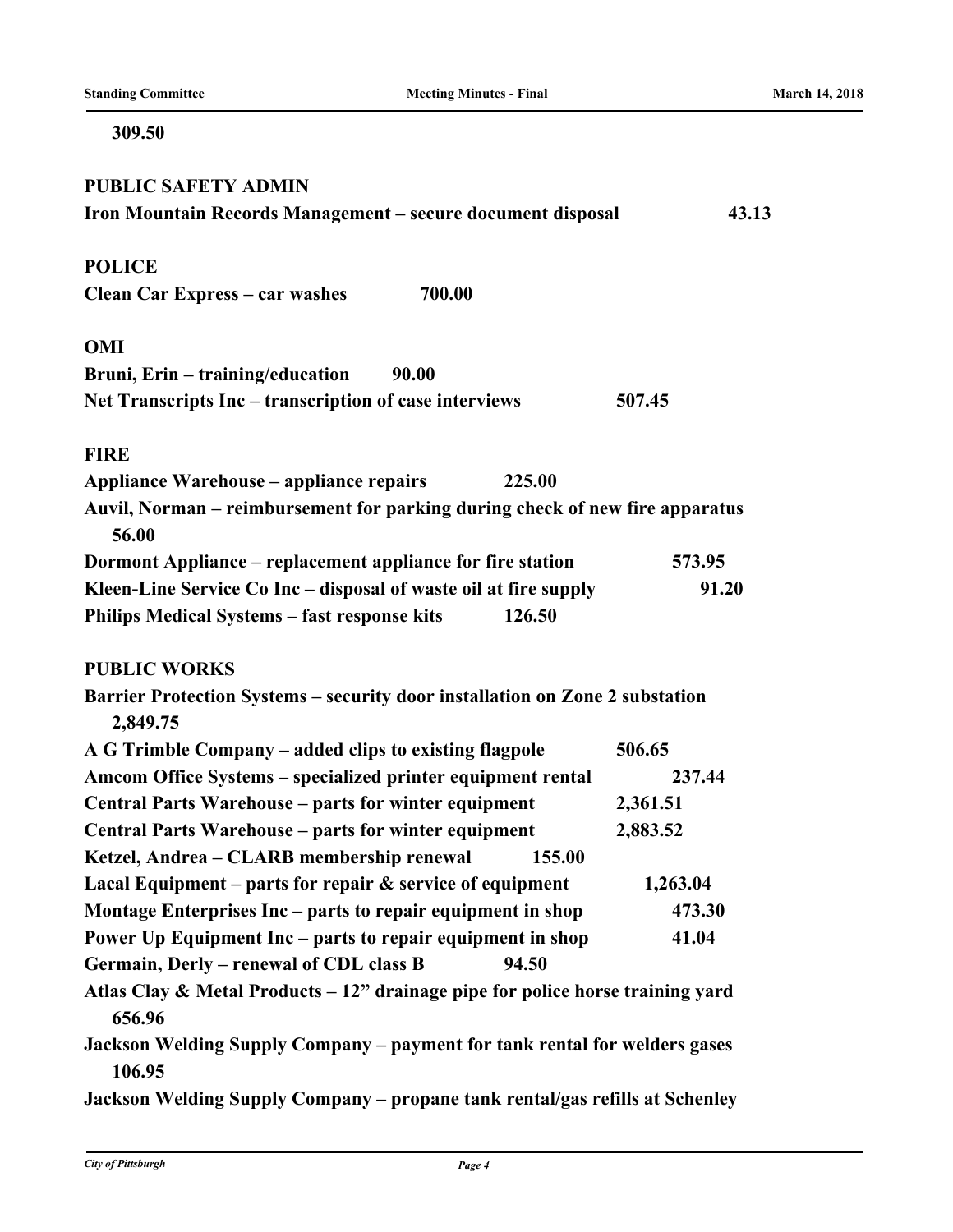#### **226.80**

**Jackson Welding Supply Company – propane tank rental/gas refills at Schenley 226.80**

# **PARKS & RECREATION**

**Blumling, Jessica – parking at West Penn Hosp. for training for AIRS cert. renewal 22.00 Haffner, Mark – tennis instruction at Mellon Tennis Bubble 83.38 LaCaria, Aldene – tennis instruction at Mellon Tennis Bubble 435.75 Leibowicz, Emma – tennis instruction at Mellon Tennis Bubble 18.25 Mieres, Jose – tennis instruction at Mellon Tennis Bubble 1,172.38 Parks, Richard – tennis instruction at Mellon Tennis Bubble 498.00 Paull, Mark J – tennis instruction at Mellon Tennis Bubble**

**A motion was made to Approve. The motion carried.**

## **INTRA DEPARTMENTAL TRANSFERS**

**None**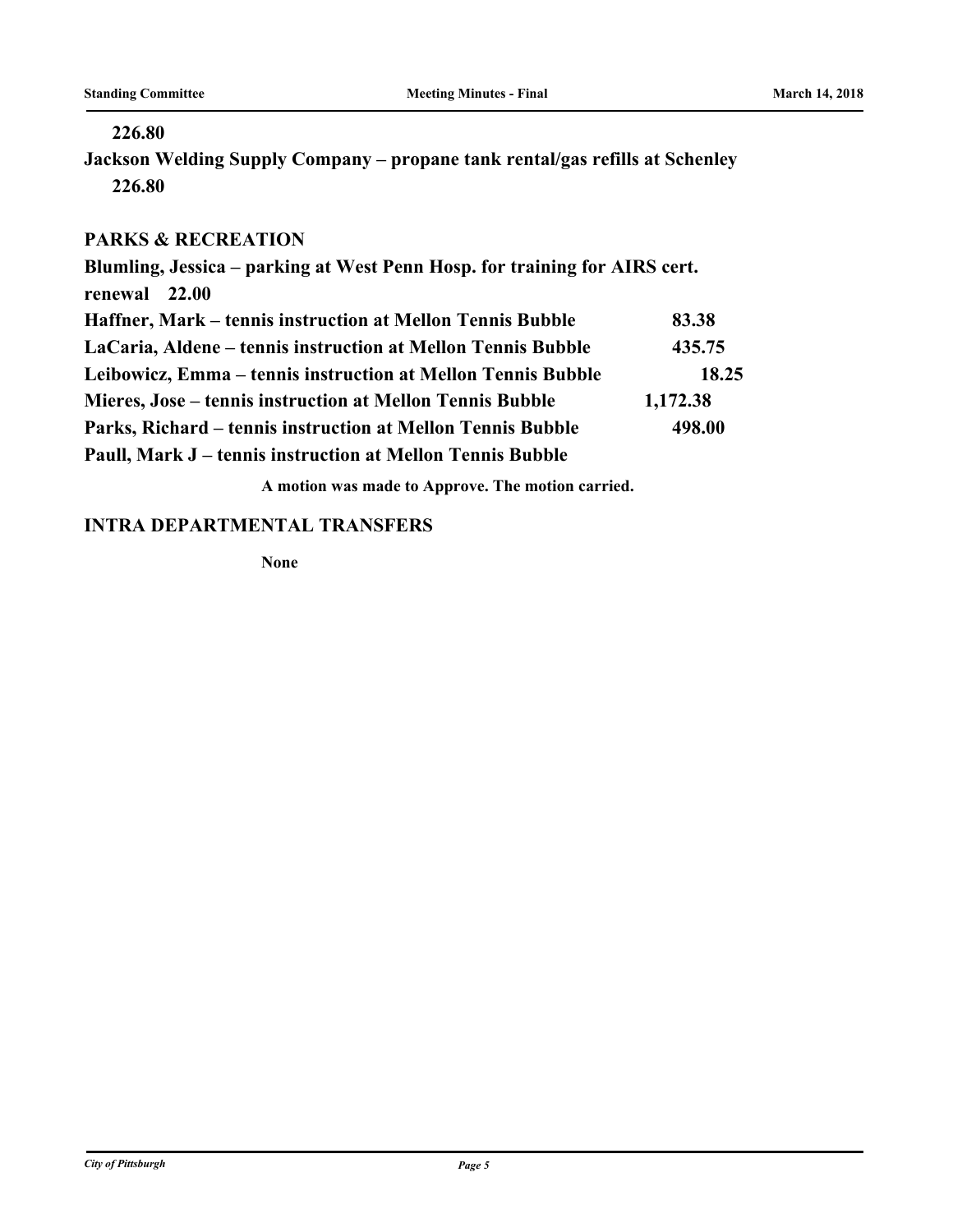#### **P-CARD APPROVALS**

**The following P-Card transactions are submitted for your approval, March 14, 2018 Department Vendor Name Comments Item Total City Clerk Eventbrite - Confronting Sexual Harassment (Weiland, Kate) Sexual Harassment Seminar for Bruce Kraus. \$65.00 City Clerk Government Finance Officers Association (Weiland, Kate) Renew GFOA membership for Bill Urbanic. \$150.00 Mayor's Office Giovanni's Pizza & Pasta (Olzinger, Jennifer) Early Childhood meeting \$69.47 Innovation & Performance RPC VIDEO INC Rental of Ross Carbonite Frame \$2,028.03 Innovation & Performance SendGrid (Christian, Debra) Monthly renewal of software that enables email from web applications.; (Hill, Stacy) Monthly subscription \$19.95 Innovation & Performance ZIPCAR INC. (Hill, Stacy) Transportation for Tier 1 - Johnson \$55.25 Innovation & Performance, Comcast trust fund EB NETMOTION DIAGNOST (Hill, Stacy) NetMotion diagnostics certification training for Tier 2 \$1,194.00 Human Resources LinkedIn (Vogel, Pam) LinkedIn job posting fee for Deputy Director OMB \$543.30 Human Resources LinkedIn (Vogel, Pam) LinkedIn job posting - Final payment. \$15.40 Planning AlphaGraphics (Abate, Janice) ECOINNOVATION DISTRICT PLAN PUBLICATIONS; (Gastil, Ray) This expense is approved. \$1,343.64 PLI PAMUNLEAGUE (O'Neill, Elizabeth) Veltre Webinar Commercial Energy Code Enforcement PCCA \$10.00 PLI PAMUNLEAGUE (O'Neill, Elizabeth) Weisensee Webinar Commercial Energy Code Enforcement PCCA \$10.00 PLI PAMUNLEAGUE (O'Neill, Elizabeth) Speakman Webinar Commercial Energy Code Enforcement PCCA \$10.00 EMS Glick Fire Equipment Company (Noszka, Linda) electricl connectors \$55.44 EMS Glick Fire Equipment Company (Noszka, Linda) electricl connectors (freight charges) \$11.57 EMS Western Regional EMS Inc. (Noszka, Linda) Exhibitor space for EMS**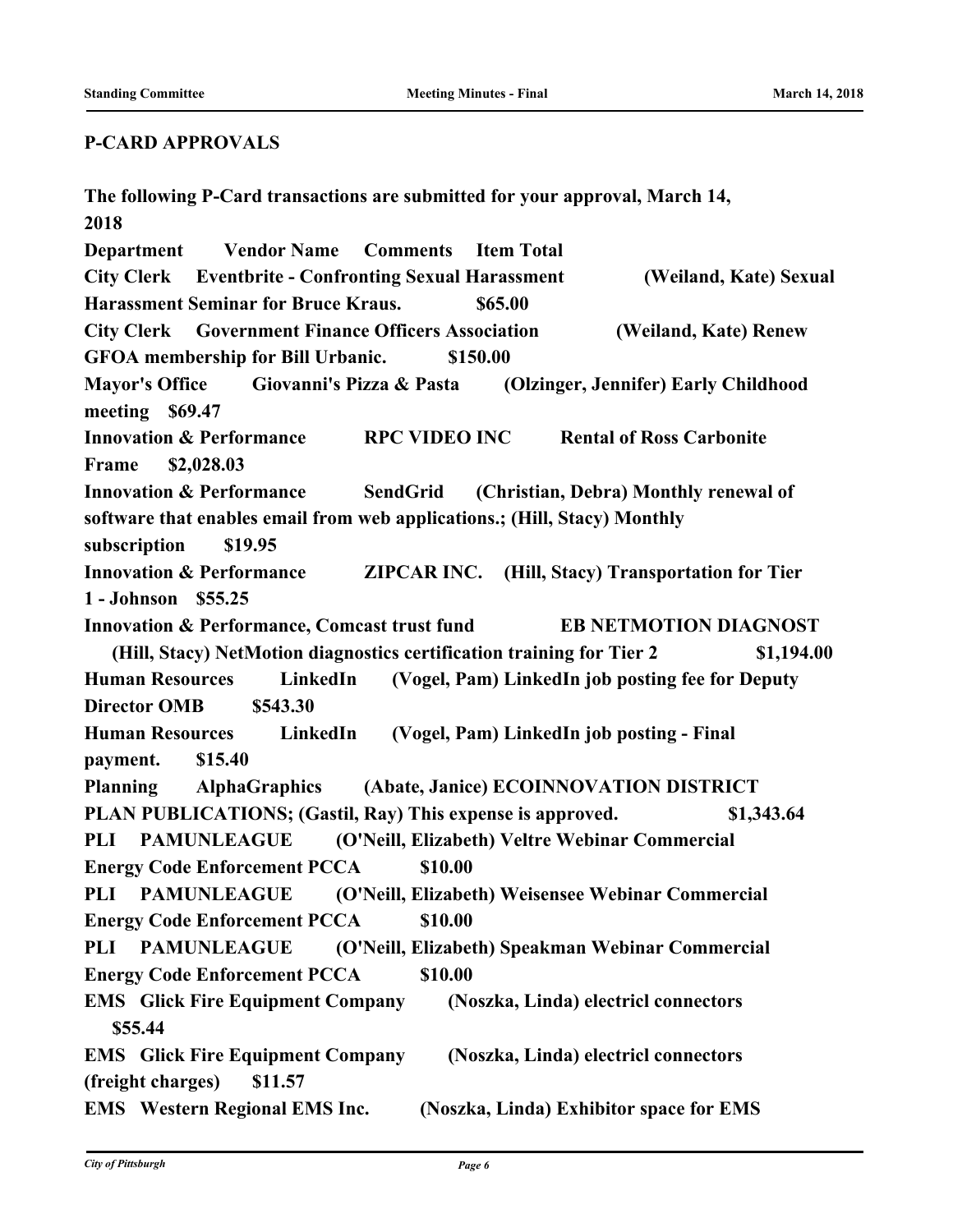| Update 2018 Conference @ Seven Springs.<br>\$660.00                                                      |
|----------------------------------------------------------------------------------------------------------|
| <b>EMS MEDICAL REPAIR IN</b><br>(Noszka, Linda) PO 2180042 - stretcher repair &                          |
| parts \$1,173.64                                                                                         |
| <b>EMS</b> Three Rivers Wholesale<br>(Noszka, Linda) PO 2180047 - storage locker &                       |
| cabinet<br>\$1,580.08                                                                                    |
| <b>Police</b><br>Cellebrite Inc. (Wank, Lori Ann) Cellebrite Recertification for Slatcoff                |
| \$578.00<br>and Henson                                                                                   |
| Fire International Association of Fire Fighters<br>(Anthony, Maxine) Survival                            |
| <b>Training manuals from the IAFF</b><br>\$2,800.00                                                      |
| (Anthony, Maxine) Marina lease for the fireboat<br><b>Fire</b><br><b>South Side Marina</b><br>\$1,932.00 |
| Public Works, Operations SealMaster (Bisnette, Doug) Pothole repair and                                  |
| patching material used for wet environment. DPW Streets Maintenance                                      |
| \$2,664.00                                                                                               |
| <b>Public Works, Operations</b><br>SealMaster (Bisnette, Doug) Credit to match price on                  |
| (\$144.00)<br>quote.; DPW Streets Maintenance                                                            |
| <b>Public Works, Operations</b><br><b>SherrillTree</b><br>(Bisnette, Doug) Credit on overcharge of       |
| cut fee. Forestry Division<br>(S5.00)                                                                    |
| Public Works, Facilities South Side Glass Co. (Bisnette, Doug) Glass used for                            |
| replacement windows at CCB offices. Facilities Maint.<br>\$618.78                                        |
| Public Works, Schenley Park Rink trust fund Allegheny County Health                                      |
| (Bisnette, Doug) Allegheny County Health Department Food Safety<br><b>Department</b>                     |
| <b>Assessment - Schenley Ice Rink</b><br>\$102.35                                                        |
| Ephesus Pizza (Gross, Evan) Pizza for staff lunch & learn event<br>\$68.30<br><b>DOMI</b>                |
| <b>DOMI</b><br><b>GTECH STRATEGIES</b><br>(Gross, Evan) GIS Training class for Paige                     |
| \$500.00<br>Anderson                                                                                     |
| <b>GIANT-EAGLE #0038</b><br>(Sonnet, Rachel) Groceries for<br><b>Parks &amp; Recreation</b>              |
| Magee Junior Chef Course. Made Smore's cookies with participants.<br>\$48.07                             |
| <b>ABCO Fire Protection, Inc.</b><br><b>Parks &amp; Recreation</b><br>(McKenzie, Sheila) Payment for     |
| fire extinguisher service and hoses for West Penn Rec Center<br>\$350.00                                 |
| <b>Parks &amp; Recreation</b><br><b>Costco Wholesale #0649</b><br>(Rothhaar, Stephen) Concessions        |
| for West Penn<br>\$164.40                                                                                |
| <b>Parks &amp; Recreation</b><br><b>GIANT-EAGLE #0052</b><br>(Burns, Nancy) Healthy habits panini        |
| supplies for third and fourth grade project lunch tray after school culinary                             |
| program \$74.27                                                                                          |
| <b>Parks &amp; Recreation</b><br><b>American Red Cross</b><br>(Stagger, Lona) Red Cross Store            |
| Purchase Complete. Teaching and Student materials for upcoming Lifeguard                                 |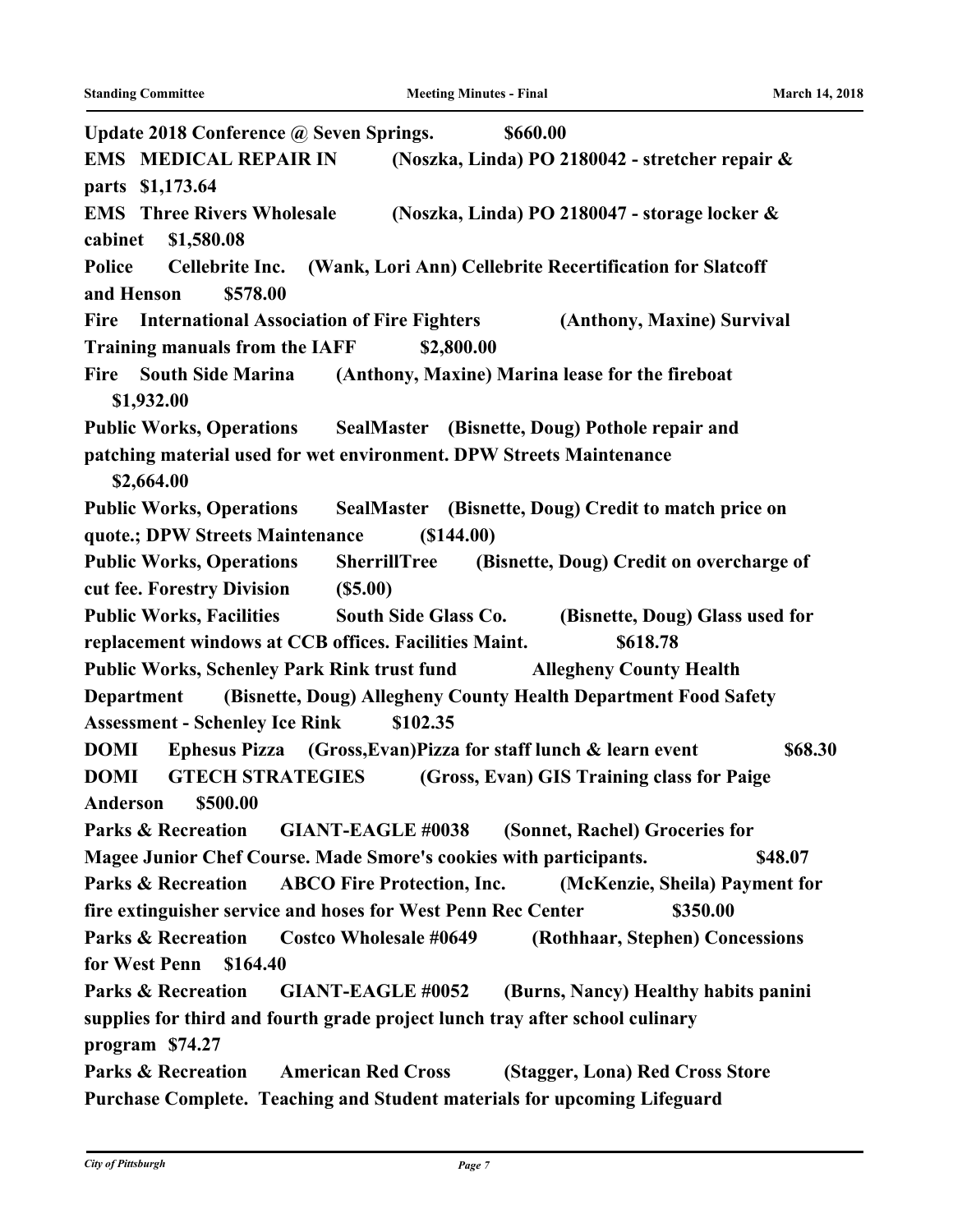| Training Classes. \$2,043.03                                                                                                  |                          |                            |
|-------------------------------------------------------------------------------------------------------------------------------|--------------------------|----------------------------|
| Parks & Rec, ARAD trust fund Knickerbocker Russel Co.                                                                         |                          | (McKenzie, Sheila)         |
| Payment for rental/transportation of Bomag Roller Equipment used at Frick Park                                                |                          |                            |
| <b>Tennis Club</b><br>\$390.00                                                                                                |                          |                            |
| Parks & Rec, ARAD trust fund Venture Outdoors                                                                                 |                          | (McKenzie, Sheila) Payment |
| for Bike Rodeo and Bike Bowling @ Riverview Park (Heritage Day, 6/10/2017).<br>\$600.00                                       |                          |                            |
| Parks & Rec, Senior Citizen Program trust fund<br>(McKenzie, Sheila) Payment for dumpster rental at Northside HAL due to site | <b>Republic Services</b> |                            |
| \$283.72<br>closure.                                                                                                          |                          |                            |
| Parks & Rec, Senior Citizen Program trust fund                                                                                | <b>PAPER MART</b>        | (Burns,                    |
| Nancy) Iridescent film for senior volunteer recognition gala luncheon<br>\$110.81<br>centerpieces.                            |                          |                            |
| Parks & Rec, Mellon Park Tennis trust fund                                                                                    | <b>Tennant Company</b>   | (McKenzie,                 |
| Sheila) Service call and repair of vacuum cleaner for Mellon Tennis Center.<br>\$570.99                                       |                          |                            |

**A motion was made to Approve. The motion carried.**

### **PUBLIC SAFETY SERVICES COMMITTEE, MR. LAVELLE, CHAIR**

#### **NEW PAPERS**

[2018-0218](http://pittsburgh.legistar.com/gateway.aspx?m=l&id=/matter.aspx?key=22517) Resolution authorizing the Mayor and the Director of the Department of Public Safety to enter on behalf of the City of Pittsburgh into a Professional Services Agreement or Agreements with ShotSpotter, Inc. (d/b/a SST, Inc.) for the continuation and expansion of the City's gunshot-detection system at an overall cost not to exceed THREE MILLION THREE HUNDRED EIGHTY-SIX THOUSAND TWO-HUNDRED FIFTY DOLLARS and NO CENTS (\$3,386,250.00) over a three-year term.

> **A motion was made that this matter be Affirmatively Recommended. The motion carried.**

# **PUBLIC WORKS COMMITTEE, MRS. KAIL-SMITH, CHAIR**

# **DEFERRED PAPERS**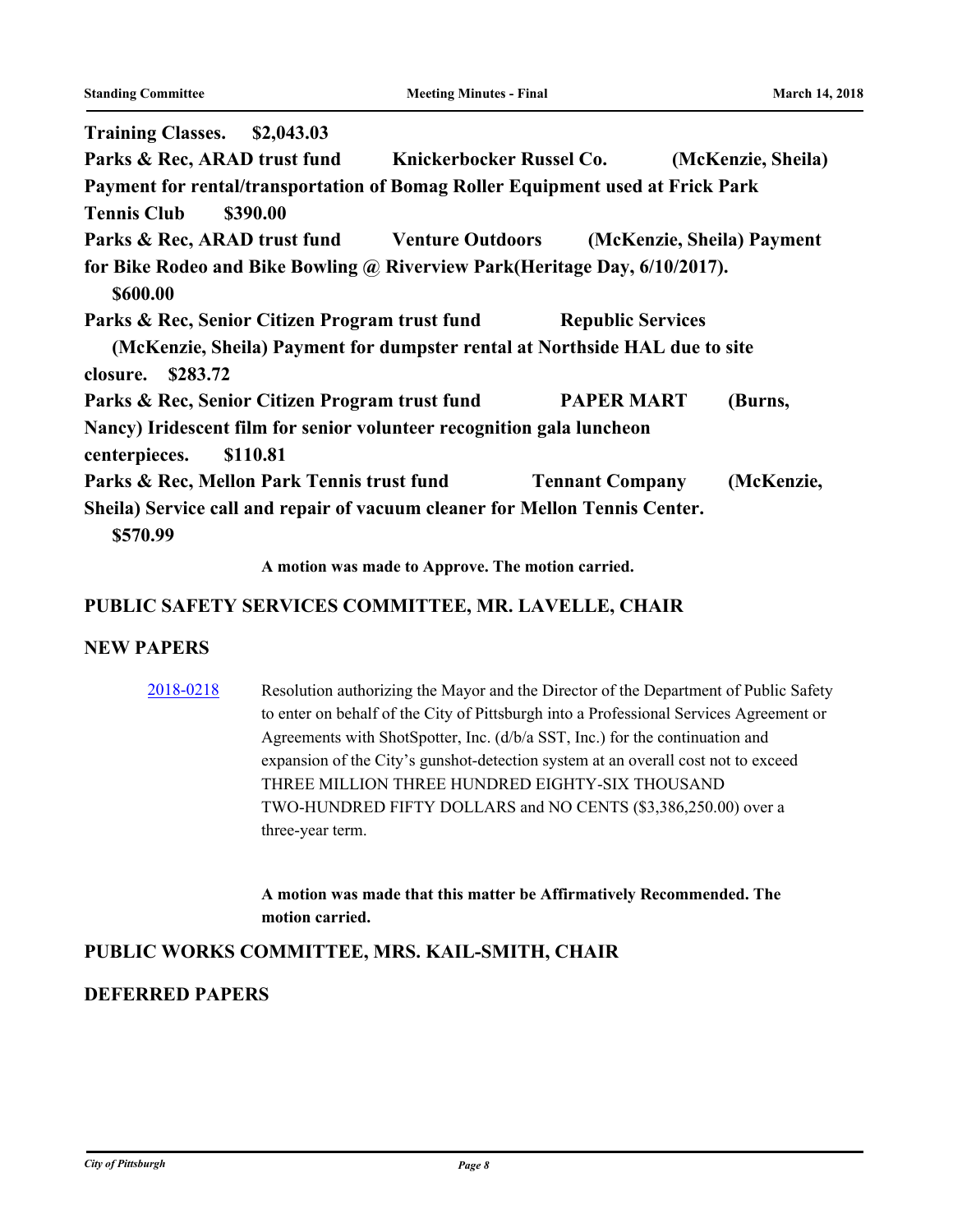|           | A motion was made that this matter be Held in the Committee on Public                |
|-----------|--------------------------------------------------------------------------------------|
|           | \$75,599.09 and increasing STREET RESURFACING by \$75,599.09.                        |
|           | through 2021 Capital Improvement Program," by reducing LOWER HETH'S RUN by           |
|           | the 2016 Community Development Block Grant Program; and approving the 2016           |
|           | as amended, entitled "Resolution adopting and approving the 2016 Capital Budget and  |
| 2018-0159 | Resolution further amending Resolution No. 816 of 2015, effective December 18, 2015, |

**Works , due back by 4/11/2018. The motion carried.**

[2018-0199](http://pittsburgh.legistar.com/gateway.aspx?m=l&id=/matter.aspx?key=22498) Resolution authorizing the Mayor and Director of the Department of Mobility and Infrastructure (DOMI) to execute relevant agreements to receive grant funding from the Heinz Endowments to provide operational support for DOMI as well as funding for equipment, research into mobility technology and applications, etc. and further providing for an agreement and expenditures not to exceed TWO HUNDRED FIFTY THOUSAND (\$250,000.00) dollars for this stated purpose.

> **A motion was made that this matter be Held in Committee to the Committee on Public Works , due back by 3/21/2018. The motion carried.**

# **LAND USE AND ECONOMIC DEVELOPMENT COMMITTEE, MS. GROSS, CHAIR**

#### **DEFERRED PAPERS**

# [2018-0052](http://pittsburgh.legistar.com/gateway.aspx?m=l&id=/matter.aspx?key=22351) Ordinance amending the Pittsburgh Code, Title Nine, Zoning, Article I, Section 902.03 Zoning Map, by changing from General Industrial (GI) to Urban Industrial (UI), a certain property at 1 28th Street, Block Number 5-F, lot number 46, in the Allegheny County Block and Lot System. A portion of the parcel is currently zoned Urban Industrial (UI). *(Public Hearing held 3-13-18)*

#### **A motion was made that this matter be Affirmatively Recommended. The motion carried.**

[2018-0053](http://pittsburgh.legistar.com/gateway.aspx?m=l&id=/matter.aspx?key=22352) Resolution providing for the designation as a Historic District under Title 11 of the Code of Ordinances that certain area known as the Roslyn Place Homes, located at 506-523 and 525 Roslyn Place, lot and block numbers 51-S-165, 168, 168-A, 169, 170, 171, 172, 173-0-1,174,175,176, 167, 177, 178, 179, 180, 184, and 183, in the 8th Ward, City of Pittsburgh. *(Public Hearing held 3-13-18)*

> **A motion was made that this matter be Affirmatively Recommended. The motion carried.**